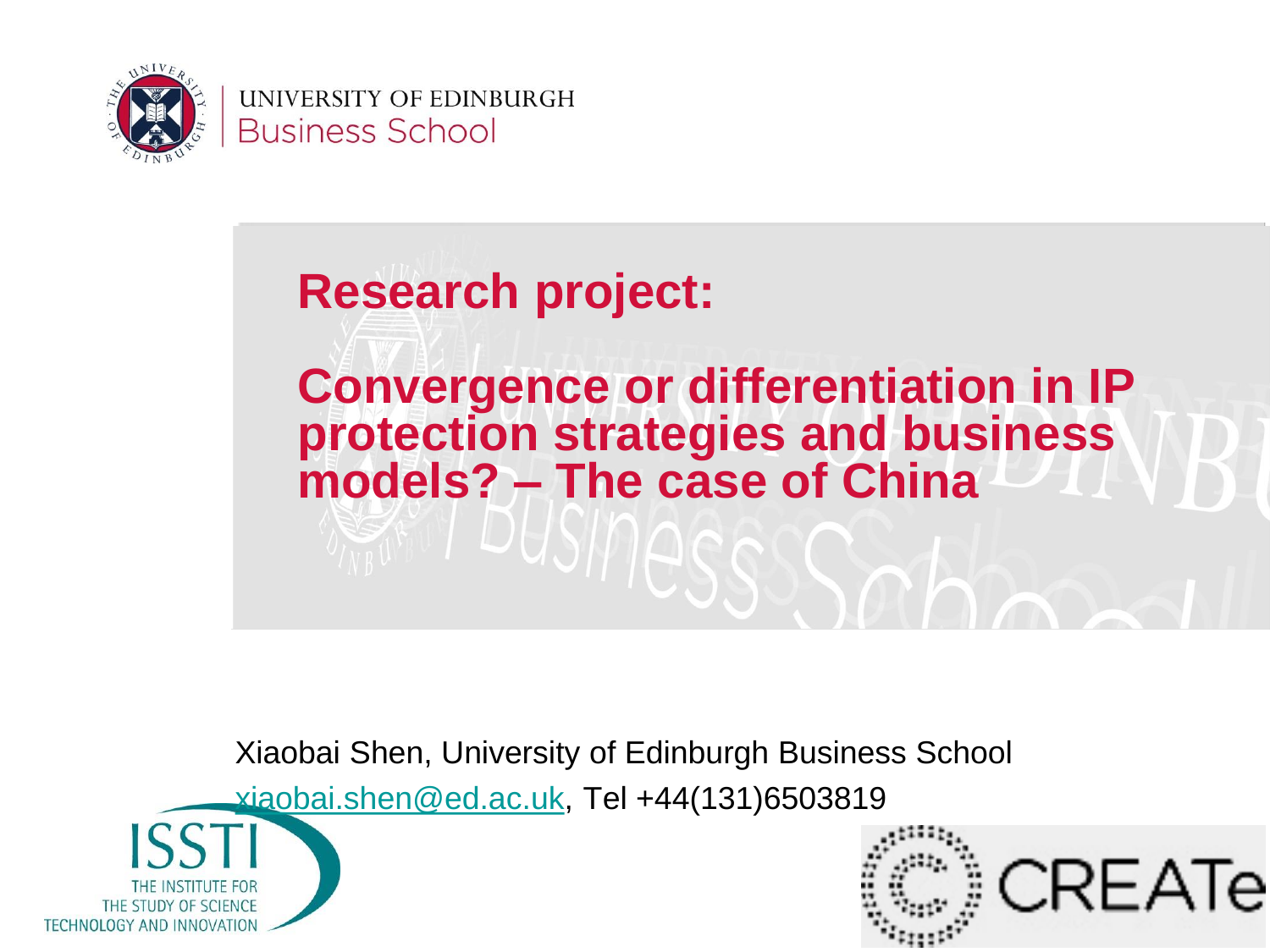

## Report on twin projects

#### **Thanks to our Funders**

- $\triangleright$  RCUK Centre for Copyright and New Business Models in the Creative Economy - A case study of new models for digital film, music and efiction production and distribution in China
- $\triangleright$  AHRC Centre for Digital copyright and IP Research in China -Convergence or differentiation in IP protection strategies and business models? new models for digital film distribution in China

#### **Thanks to our Research Team**







R.Williams (UoE, STI)



Y. Liu (PKU Law)

M.Gerst (Tsinghua STI&business)



Y.Li (PKU



S.Zheng (PKU Law)





Presentation at Edinburgh Workshop, X. Shen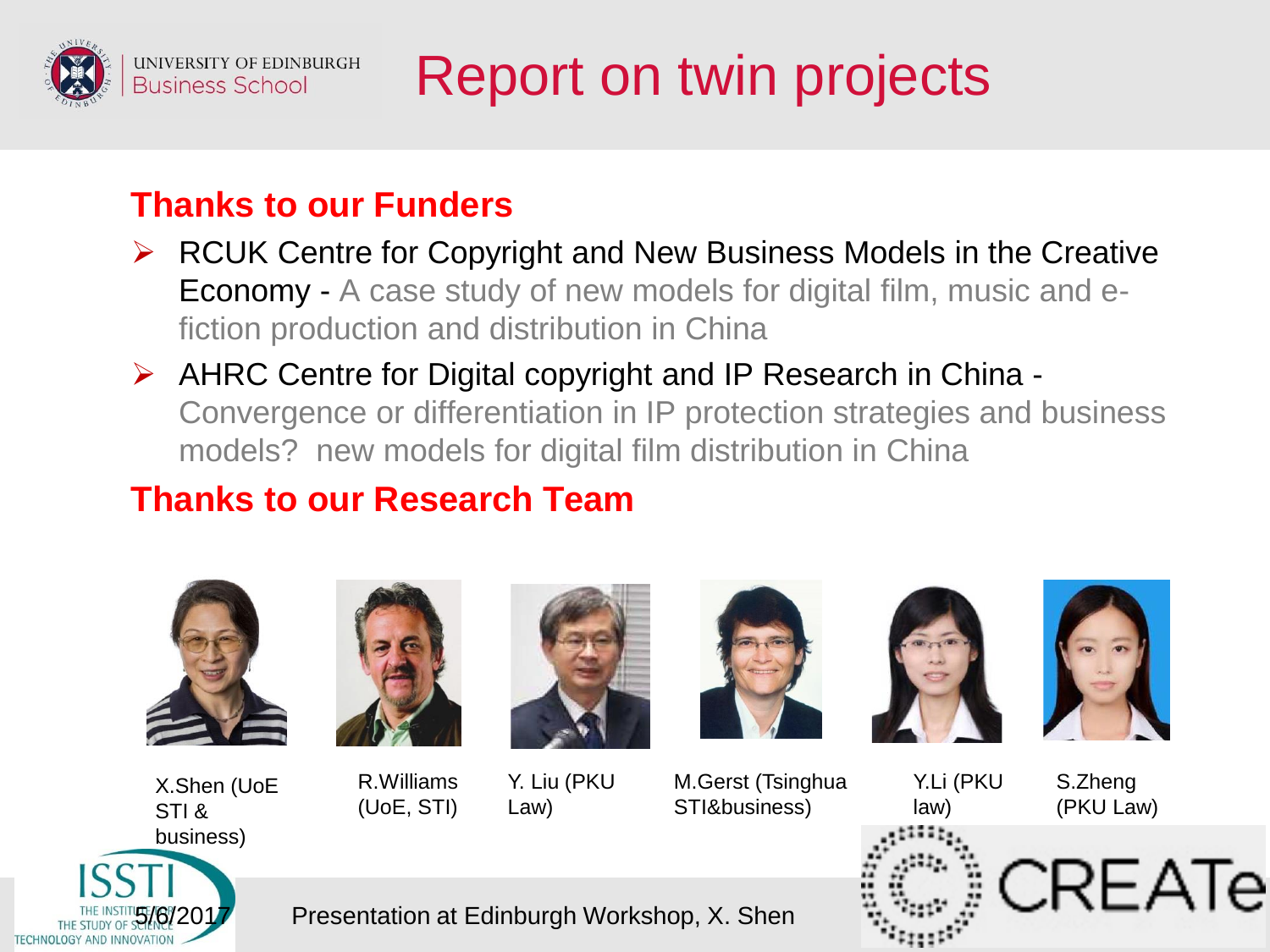

Research partners

#### **In the UK**

- **University of Edinburgh Business School,**
- University of Edinburgh Institute for the Study of Science, Technology and Innovation
- **University of Edinburgh Law School;**
- CREATe Centre

#### **In China**

- PKU law school
- **Tanghua University Management School**



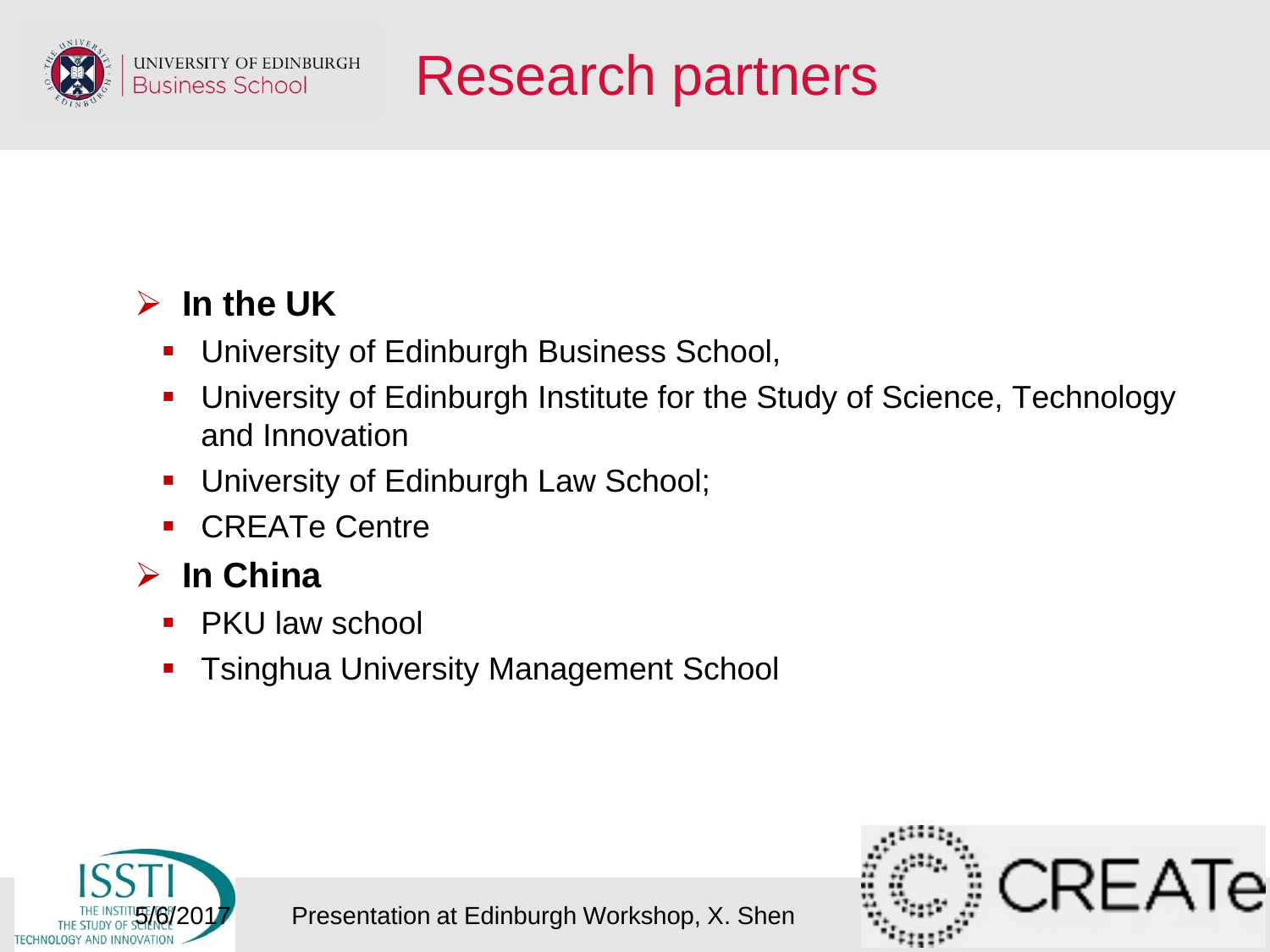

Research Objectives

- **We seek to understand the current status of the play with large internet companies to engage with creative industries**
- **What business models are being developed by Chinese internet companies in the creative industries, which may be radically different from those in the West?**
- **We investigate whether the Chinese cultural creative world is converging/diverging with the global north.**



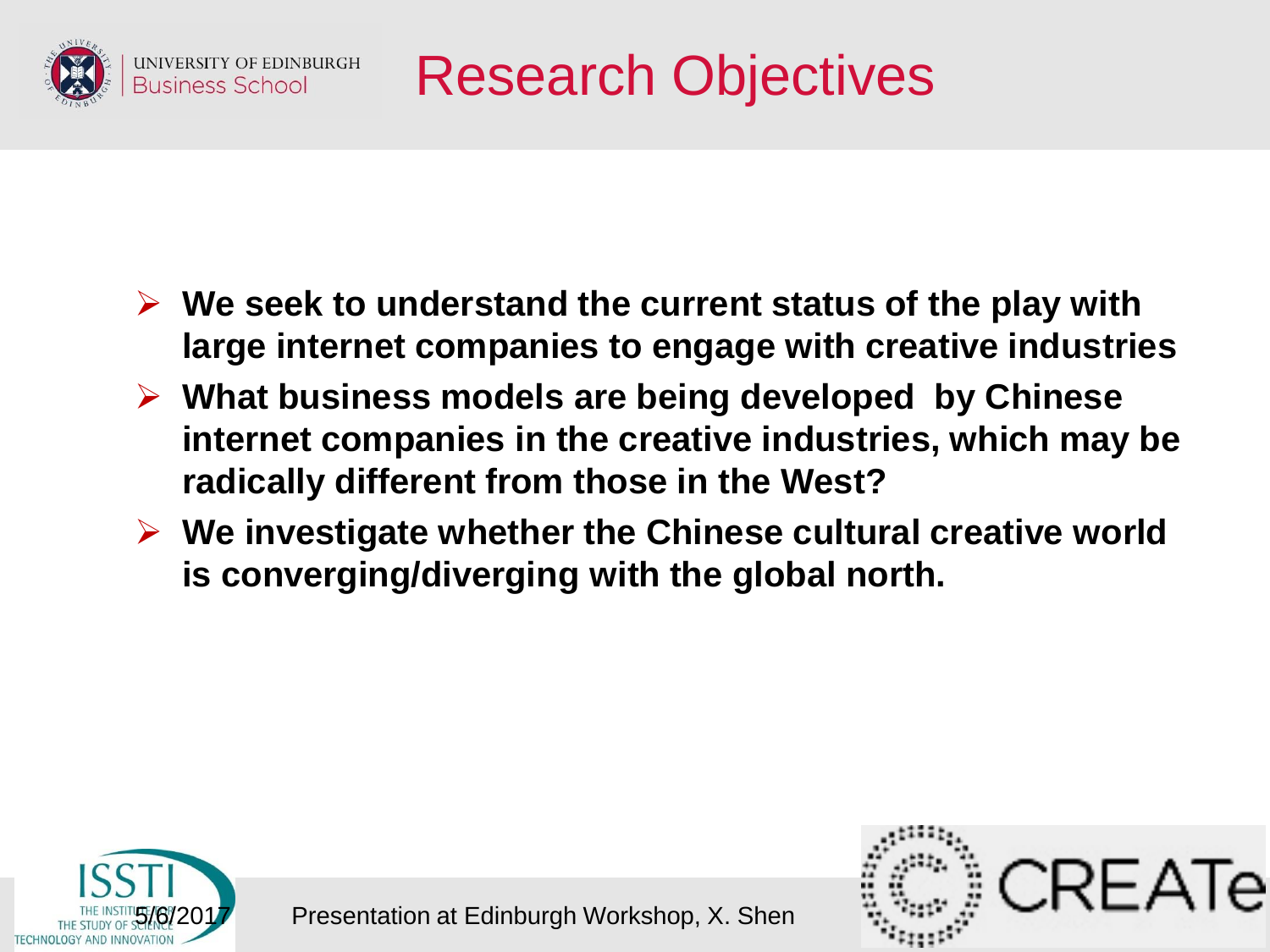

Research framework (and perspectives)

### **Interdisciplinary** with

three positions:

- 1) Business models /strategies are not isolated neither fixed
- 2) Legal systems cannot be transferred from one society to another without adaptation
- 3) Innovation embeds in the context





**Presentation at Edinburgh Works**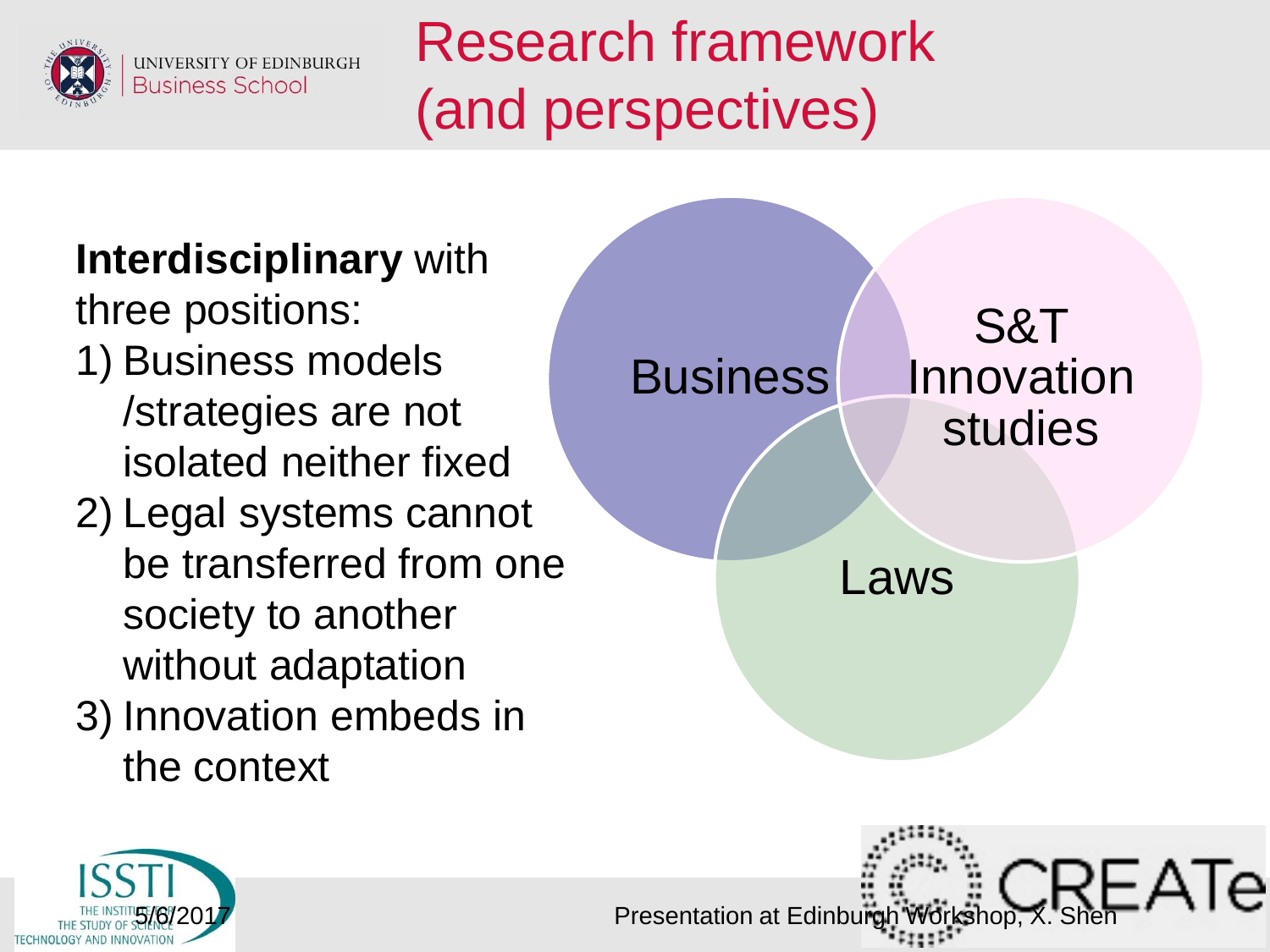

- Developments are patterned by historical context
- ▶ Sharp differences remain between China & West despite attempts to create convergence e.g. through WTO accession
- $\triangleright$  Strong parallels: protracted processes of collective experimentation & 'Learning by doing' – creating and attracting users to new services: digital economy firms intensely focused on user responses



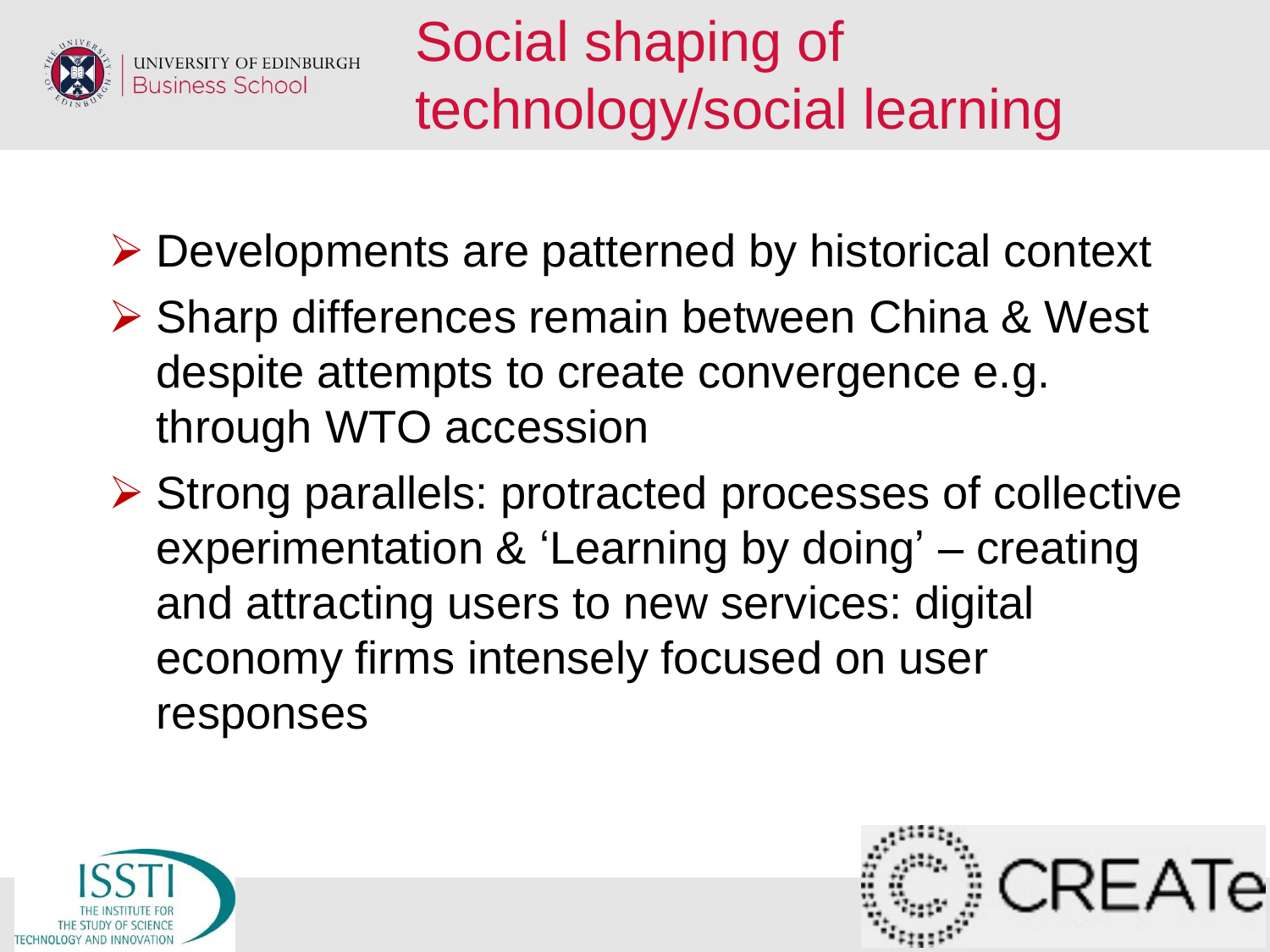

### The Research Methods

- **One year project**
- **For this** *exploratory* **research, we adopt a qualitative methodology based on detailed ethnographic interviews**
- **58 interviews carried out (up to 11 November 2016) in the field**
- **Actors and other stakeholders interviewed across several categories:** 
	- Internet platforms
	- Creative culture industries
	- Law and legal professionals
	- Academics in the fields of law and media
	- Collecting societies
	- Policymakers and officials responsible for creative culture industries at Beijing municipality and central government
	- Managers and business people of overseas institutions stationed in China, which are concerned with the above areas



Presentation at Edinburgh Workshop, X. Shen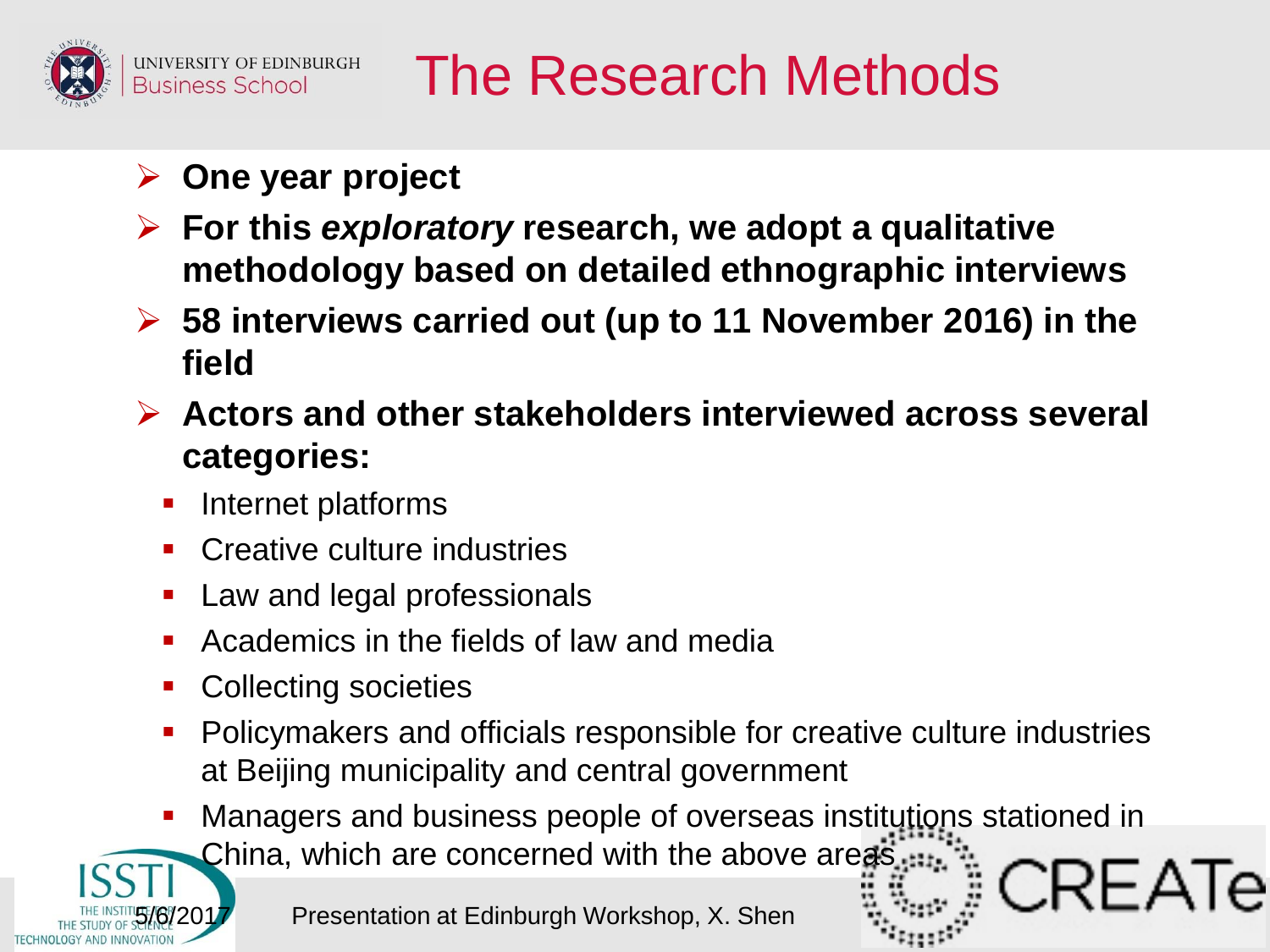|              | Companies/day                                                                                            | interviewees                                                                                                                                                           |                                                                           |                                                                                                                                  |                             |
|--------------|----------------------------------------------------------------------------------------------------------|------------------------------------------------------------------------------------------------------------------------------------------------------------------------|---------------------------------------------------------------------------|----------------------------------------------------------------------------------------------------------------------------------|-----------------------------|
|              | <b>Anduit (115)</b>                                                                                      | Ning Lei- Deputy Director.<br><b>Baidy International</b><br>Government Affairs                                                                                         |                                                                           |                                                                                                                                  | <b>Kisobai</b> yikiani      |
| $\mathbb{Z}$ | LeTV (15-12-2015)                                                                                        | Liu Xinoqing- Director of<br>Legal Department                                                                                                                          | <b>Sun Xisohui</b><br>Legal Monager<br><b>Legal Department</b>            |                                                                                                                                  | Xisobbi, yikiso             |
| B            | Alibaba (16-12-2013)                                                                                     | Ou Yangcheng -Director for<br>the Research Institute for<br>cross-border e-commerce                                                                                    | Li Wei (Carol) -<br>Oirector of Legal<br>Dept. Alibeba<br>Group.          | Ly Changjun -<br>digital platform<br>senior expect.<br><b>Legal Dept.</b><br>Mi Zhibin -<br>operational<br>expert, Legal<br>Dept | <b>Kisobai</b> , yikiao     |
| а            | Communication University of China (16-12-<br>2015                                                        | Wang Soon -Deputy Dean of<br>Faculty of Literature and<br>Law: Director of Cyberspace<br>Law and Intellectual Property<br><b>Study Centre</b>                          | Jiang Yingyi -<br>Direct of<br>Copyright<br>Division.<br>University Press | Li Shuixinn -<br>Editor-in-Chief.<br><b>Editorial Dept.</b><br>University Press                                                  | <b>Ninghai</b>              |
| 3            | IP Key -EU-China New Intellectual Property<br>Cooperation (18-12-2015)                                   | Benoit Misonne-<br><b>Team Leader</b>                                                                                                                                  | David Follador-<br><b>Technical Expert</b>                                |                                                                                                                                  | Xisobai, visiao             |
| i6           | PKU Law School (21-12-2015)                                                                              | Zhang Ping-IP professor                                                                                                                                                |                                                                           |                                                                                                                                  | Xiaobai.yinliang.<br>oetxiy |
| э            | Former high level official in Ministry of<br>Commerce, Leader (to be) of IP Law in<br>China (17-12-2015) | Yang Guohua - Visiting<br>professor, Tsinghua<br>University Law School.<br>former Deputy director<br>general, Department of<br>Treaty and Law, Ministry of<br>Commerce |                                                                           |                                                                                                                                  | <b>Xisobni</b>              |
| 冒            | Alibeba headquarters (04-06-2016)                                                                        | Carol Li-                                                                                                                                                              |                                                                           |                                                                                                                                  | Xiaobai, Robin              |

|    |                                                                                                           | Legal director for<br>entertainment platform                  |                   |                                               |
|----|-----------------------------------------------------------------------------------------------------------|---------------------------------------------------------------|-------------------|-----------------------------------------------|
| n  | Hangzhou Yinghua riping Film and<br>Television Media Company (03-04-2016)                                 | <b>Sai Qiqisn - Chairman of the</b><br>board and Art Director |                   | <b>XIRONIA</b>                                |
| 10 | China Copyright Protection Center (12-04-<br>20165                                                        | Suo Leijun- deputy director                                   |                   | <b>Xisotial</b> , yiziso                      |
| 11 | China Copyright Protection Center (12-04-<br>2016)                                                        | Jing Kie Hegel                                                |                   | <b>Xiechel</b> , you'se                       |
| 12 | Alibeba literature (14-04-2016)                                                                           | Liu Auing - Ingel<br>Chen Pei -Editor                         |                   | Хасов, узово                                  |
|    | Alibebe music (14-04-2016)                                                                                | <b>Xiong Ying (Candice)</b>                                   |                   | Robin                                         |
| 34 | The office for cultural enterprises, Ministry<br>of Finance (14-04-2016)                                  | Li Tingwei - Director of the<br>office                        |                   | Xmchai.<br>Yiniinne.<br><b><i>Viscoso</i></b> |
| 15 | The International Publishers Copyright<br>Protection Coalition in China ("IPCC") (14-<br>$04 - 20161$     | Zhang Yugus (Hugo) -Senior<br>president                       |                   | Xiaobai.<br>Martina, Young                    |
| 16 | Chinese Academy of Science, IPM (15-04-<br>2016                                                           | Xiso Youdan - Associate<br>Professor                          |                   | <b>Kischer</b>                                |
| 注文 | Ali picture (13-04-2016)                                                                                  | Jia Ying- General Counsel                                     |                   | <b>XIBODBI</b>                                |
| 18 | Boidu (16-04-2016)                                                                                        | Li Yingwen-product manager                                    |                   | Xisobai.                                      |
| 19 | Tentent Academy (18-04-2016)                                                                              | Meng Zhaoli- deputy                                           |                   | <b>Xisobai, Youso</b>                         |
| 20 | Tentent, Legal (18-04-2016)                                                                               | Qin Xudong-expert sovisor                                     |                   | <b>Xinotini, Yixino</b>                       |
| 21 | China association of audio and video works<br>of collective management (19-04-2016)                       | Ma Jichno - Deputy Secretary<br>General                       |                   | Xisobai, Yixiso,<br>martina                   |
| 22 | industrial Culture Development Center,<br>Ministry of Industry and Information<br>Technology (19-04-2016) | Dr. Fu Xianghe - associate<br>researcher                      |                   | <b>Xisobal</b> , Yixiao                       |
| 23 | Beijing IP Court (20-04-2016)                                                                             | Chen Jinchusn - deputy<br>president                           | Feng Gang - Judge | Xiacibar.<br>Yinlianz.<br><b>Yiniso</b>       |

|     | 24   iQryl (20-04-2016)                                                          | Wang Yan - Senir legal<br>directo                          | Xisobai.<br>Yinliang.<br>Yixiso |
|-----|----------------------------------------------------------------------------------|------------------------------------------------------------|---------------------------------|
| 251 | Media Research Institute, Beijing Academy<br>of Social Sciences (21-04-2016)     | Gug Wancheg - Chief<br>director                            | Xisobai, Yixiso                 |
| 261 | iResearch (23-04-2016)                                                           | Lu Weina - President                                       | Yinliang. Yixiao                |
| 27  | China Reading Limited (23-04-2016)                                               | Wang Zheng - Senior legal<br>director, Chief legal advisor | Yinliang, Yixiso                |
| 28  | MIGU Co., Ltd (23-04-2016)                                                       | Shan Lei- Deputy president                                 | Yinliang, Yikiso                |
| 29  | Music and Recording School.<br>Communication University of China 23-04-<br>2016) | Zhang Fengyan - associate<br>professor                     | Yintiang. Yixiao                |
| 30  | Tencent Rights Protecting Center (23-04-<br>2016)                                | Zou Liangcheng-Director                                    | Yinliang. Yixiao                |
| 31  | Zhongnan University of Economics and<br>Law (23-04-2016)                         | Xiong Qi-ssociate professor                                | Yinlinng. Yixiso                |
| 32  | CCTV (04-12-2015)                                                                | Michael Kaufmann -<br>TV producer                          | Martina                         |
| 33  | Hogan Liovels (14-12-2015)                                                       | Stefaan Meuwissen -Lawyer                                  | Martine                         |
| 34  | European Patent Office (18-12-2015)                                              | Carlo Pandolfi -<br>Director                               | Martina                         |
| 35  | Metis IP (26-01-2016)                                                            | Xiao Long - Lawyer                                         | Martina                         |
| 36  | Innovation Incubator (26-01-2016)                                                | He Zhang - Director                                        | Martina                         |
| 37  | UK Embassy (27-01-2016)                                                          | Tom Duke -IP Attache                                       | Martina                         |
| 38  | IP Key (29-01-2016)                                                              | Benoit Misonne - leader                                    | Martina                         |
| 39  | Blue Ocean Networks Beijing (30-01-2016)                                         | Keely Stanley - Hollywood<br>producer                      | Martina                         |
| 40  | Penguin China (29-02-2016)                                                       | Jo Lusby - Director                                        | Martina                         |
| 41  | US Embassy (10-03-2016)                                                          | Joe Blank -IP Attache                                      | Martina                         |
| 42  | China Entertainment (14-03-2016)                                                 | Matthew Alderson - lowyer                                  | Martina                         |
| 43  | Universal Music China (21-03-2016)                                               | Caralinda Booth                                            | Martina                         |

5/6/2017 Presentation at Edinburgh Workshop, X. Shen

| 44  | China Media Management (25-03-2016)                               | Kristian Kender - Director                                                                                                                | Anke Redi-<br>Director                                           | Martina         |
|-----|-------------------------------------------------------------------|-------------------------------------------------------------------------------------------------------------------------------------------|------------------------------------------------------------------|-----------------|
| 45  | insh Times (27-03-2016)                                           | Clifford Coonsn - Hollywood<br>reporter                                                                                                   |                                                                  | Martins         |
| 46  | Sino-EU film festival(27-03-2016)                                 | Jenny Man                                                                                                                                 |                                                                  | Martina         |
| 471 | IPR EU SME Helpdesk (28-03-2016)                                  | Reinout van Malenstein -<br>lowyer                                                                                                        |                                                                  | Martina         |
| 48  | PAE Pictures (31-03-2016)                                         | Philipp Cerny - Director                                                                                                                  |                                                                  | <b>Martina</b>  |
| 49  | $(31 - 03 - 2016)$                                                | Alex Sonhomme, Managing<br>Director                                                                                                       |                                                                  | Martina         |
| 50  | Trade Section EU Delegation to China [05-<br>$04 - 2016$          | Benoit Lory - IP Director                                                                                                                 |                                                                  | Martina         |
| 31  | Outdustry Music Rights (11-04-2016)                               | <b>Ed Peto</b>                                                                                                                            | Alex Taggard                                                     | Martina         |
| 52  | Bird&Bird (12-04-2016)                                            | Ricko Michishita - Lawyer                                                                                                                 | Zhao Lin-Lawyer                                                  | Martina         |
| 53  | inti. Federation of Phonographic Industry<br>Beijing (20-04-2016) | Gun Bino                                                                                                                                  | Sunny Jin                                                        | Martina         |
| 54  | Flightmoon Media, part of Huairun Media<br>group (26-04-2016)     | Zach Smith -Screen writer                                                                                                                 |                                                                  | <b>Martina</b>  |
| 55  | Phoenix Inspivision (28-04-2016)                                  | Ray Wu-Director                                                                                                                           |                                                                  | Martina         |
| 56  | China-Britain Business Council (03-05-<br>2016                    | Tom Simpson-Sector Head<br>Creative Industries:                                                                                           | Yan Zhang - UK<br>Trade&invest.<br>creative<br><i>industries</i> | Martina         |
| 57  | Tencent (09-11-2016)                                              | Huang Jie - Legal consultant,<br>Tencent general legal affairs.                                                                           | Dr Na Sun -<br>Researcher,<br>Tencent raearch<br>institute       | Xisobai, Yixiso |
| 58  | Bridge Picture Ltd. Hong Kong (11-11-<br>2016                     | Stephen Lam- film producer,<br>Founding Partner, CEO.<br>Previously producer for HK<br>GreatWall Film, Sil<br>Methonole Organisation Ltd. |                                                                  | xisobai         |

 $\Rightarrow$ 

■ ■ ■ - 1 → +

-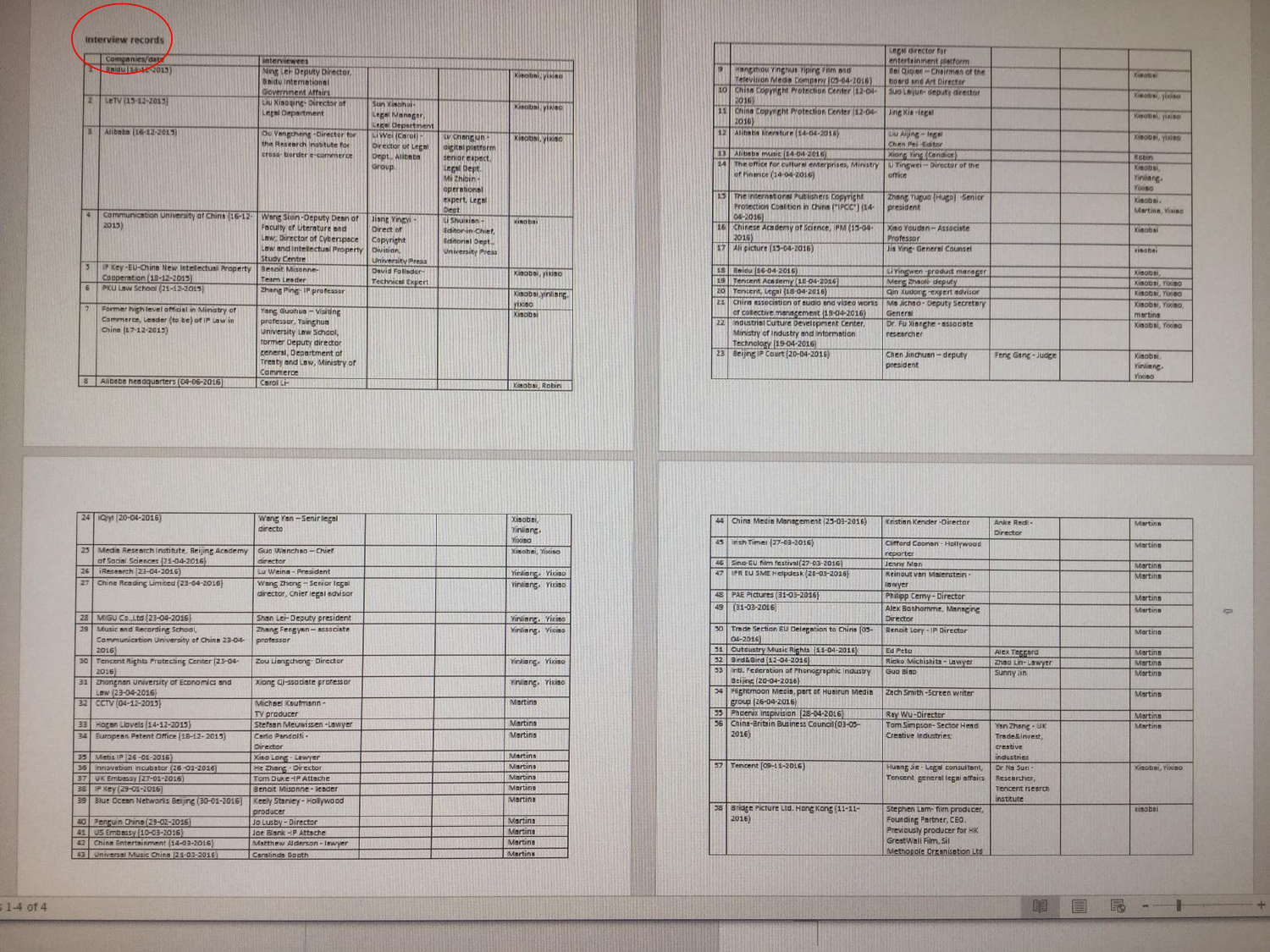

# Research findings (Contexts)

- $\triangleright$  In the context of weak IP enforcement; absence of powerful rights owners (eg record companies with catalogue of artists/IP to protect); many start-ups offering free distribution of unlicensed content; Widespread experimentation at scale => diverse services: creates an emerging ecosystem "a hundred flowers bloom"
- $\triangleright$  Recent tightening of licensing– substantial investments needed to buy up licenses provokes rapid restructuring; M&A; Entry of cash-rich social media companies (Baidu, AliBaba, TenCent) with deep pockets which come to play a key role across a number of digital creative industries
- $\triangleright$  Recombination of many elements of digital creative industry business & service models to create a **radical extension of multi-sided models** (Belleflamme & Peitz 2016, Baden Fuller 2016), which may be able to mitigate the problems facing copyright protection regime

Presentation at Edinburgh Workshop, X. Shen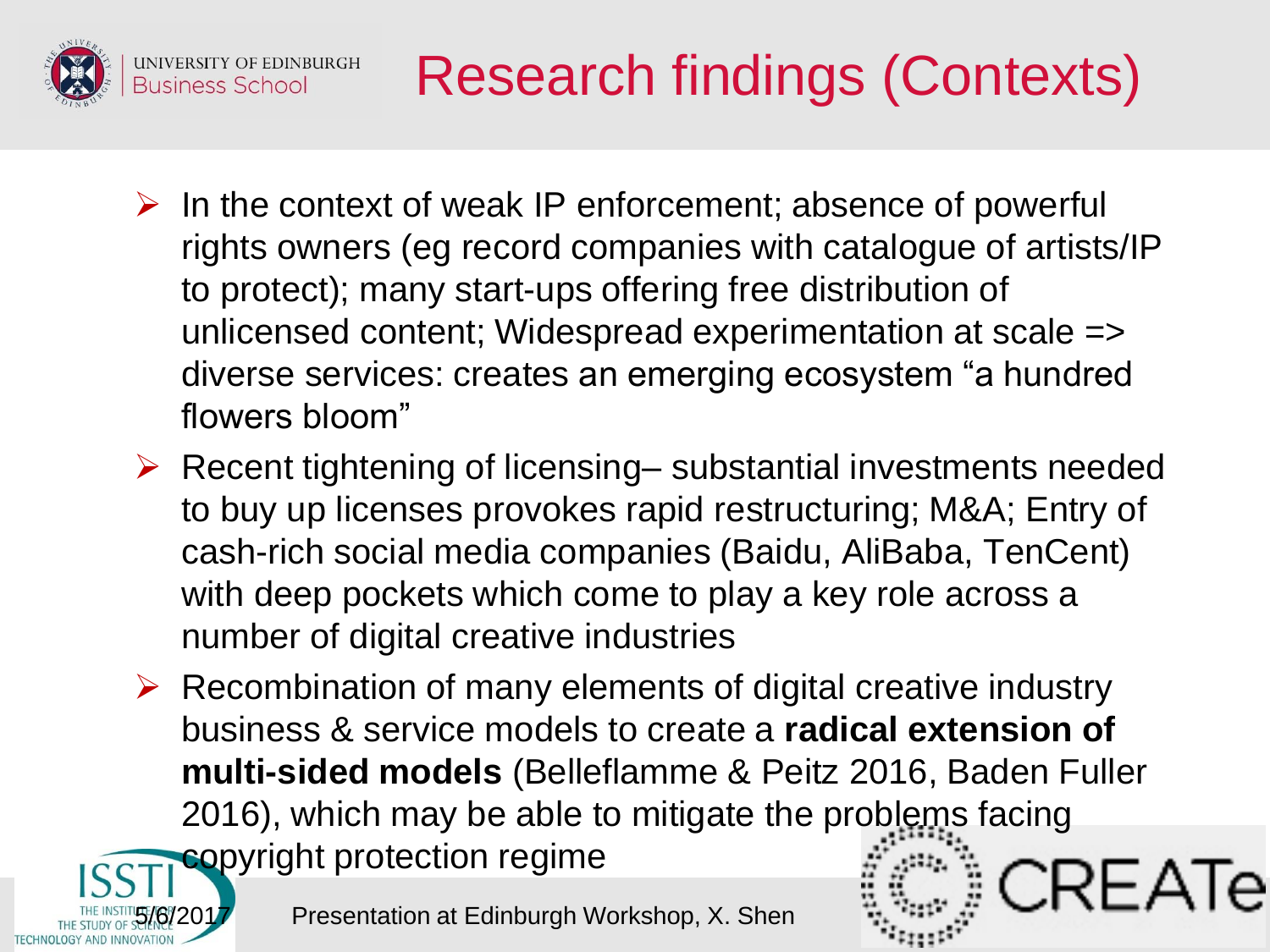

# Research findings (business)

### **Dominance of BAT**

- $\triangleright$  Integration/leveraging value along and around the Value Chain:
	- **·** integrating creation, distribution and consumption: Netizens/mobile users become major actors by performing, interacting, rating, commenting, financing, etc.
	- **•** integrating (O2O-online and offline) complementary products and services (services for creators; merchandising, ticket sales etc)
- $\triangleright$  Integrating and leveraging value at different levels
	- **Within specific Creative Industry sector**
	- **Between different Creative Industry sectors:** music, literature and film production and distribution, games etc
	- Integrating cultural industry businesses with other core business and commercial services



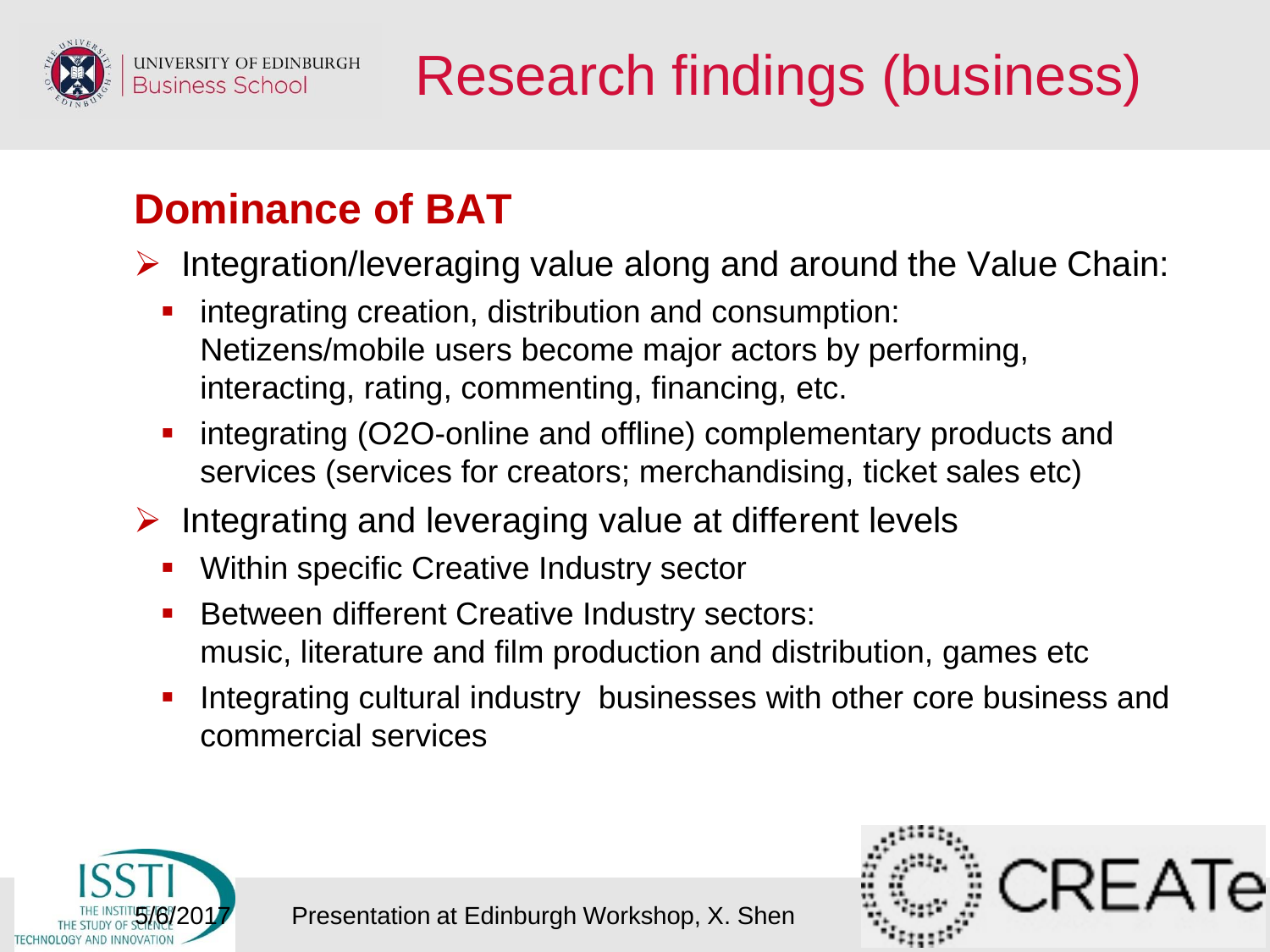

# **Business School**<br>BAT Multiple Value Propositions

Creative Industries core businesses Horizontal ceative Industries core businesses integration between on betweer





Presentation for AHRC China project, X. Shen

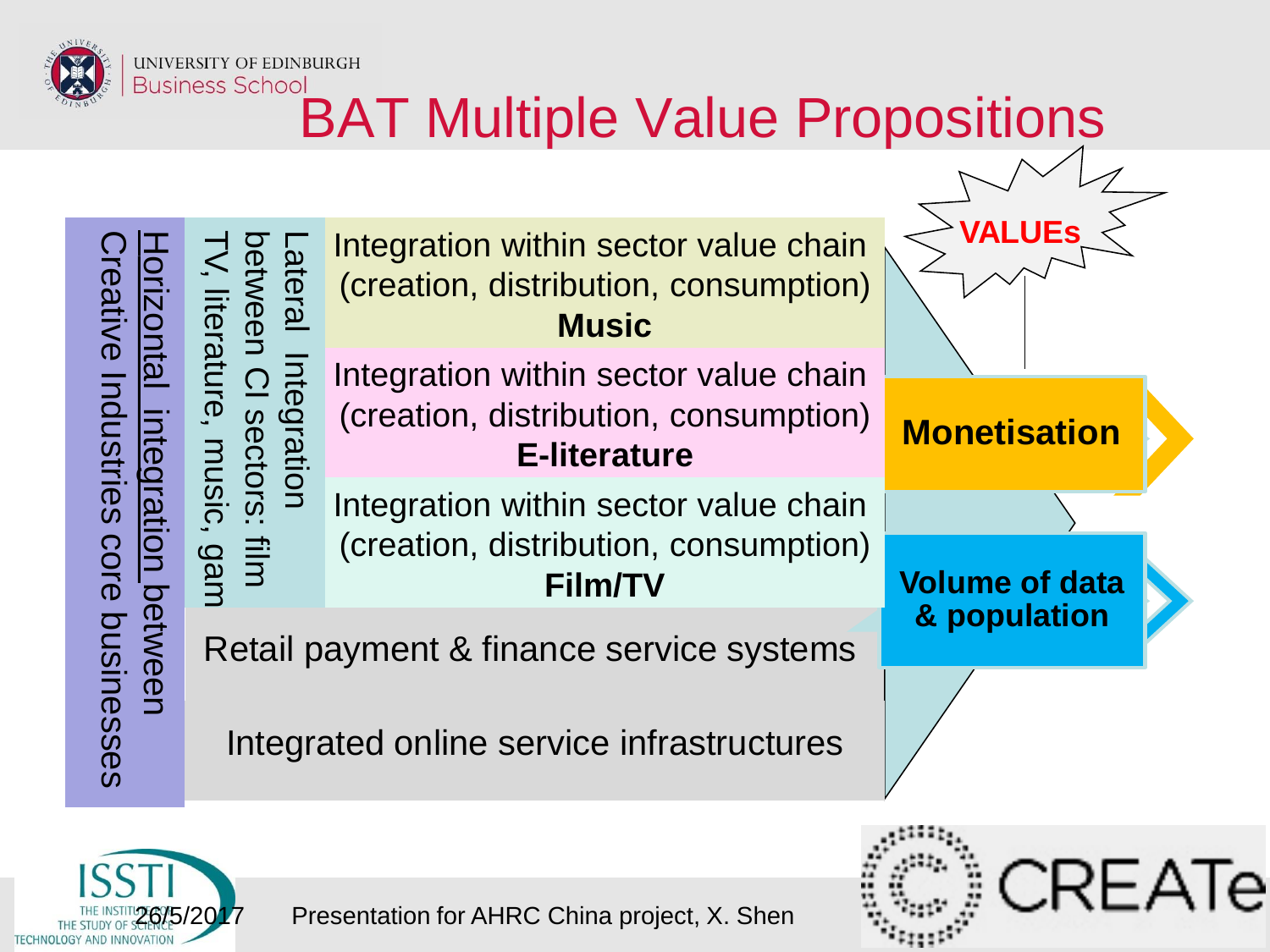



- $\triangleright$  Through extended processes of real-life experimentation, China has become a laboratory for the elaboration of new business and service models matched to her historical setting.
- $\triangleright$  Mangematin et al. (2014:2) "disassembly.. the shaking of existing business models of transaction and distribution.. and reassembly [using] new tools and architectures to interact with audiences and communities in selected creative industries".
- $\triangleright$  Distinctive service models/value propositions which may provide templates for other developing and developed economies
- $\triangleright$  Our study has provided a snapshot of the emerging ecology of China's new digital cultural industries. This is are only the early stage of extended evolution process.

CRFATe

 $\triangleright$  Further research is needed – longitudinal studies;

multi-level studies: organisation <> sector

Presentation for AHRC China project, X. Shen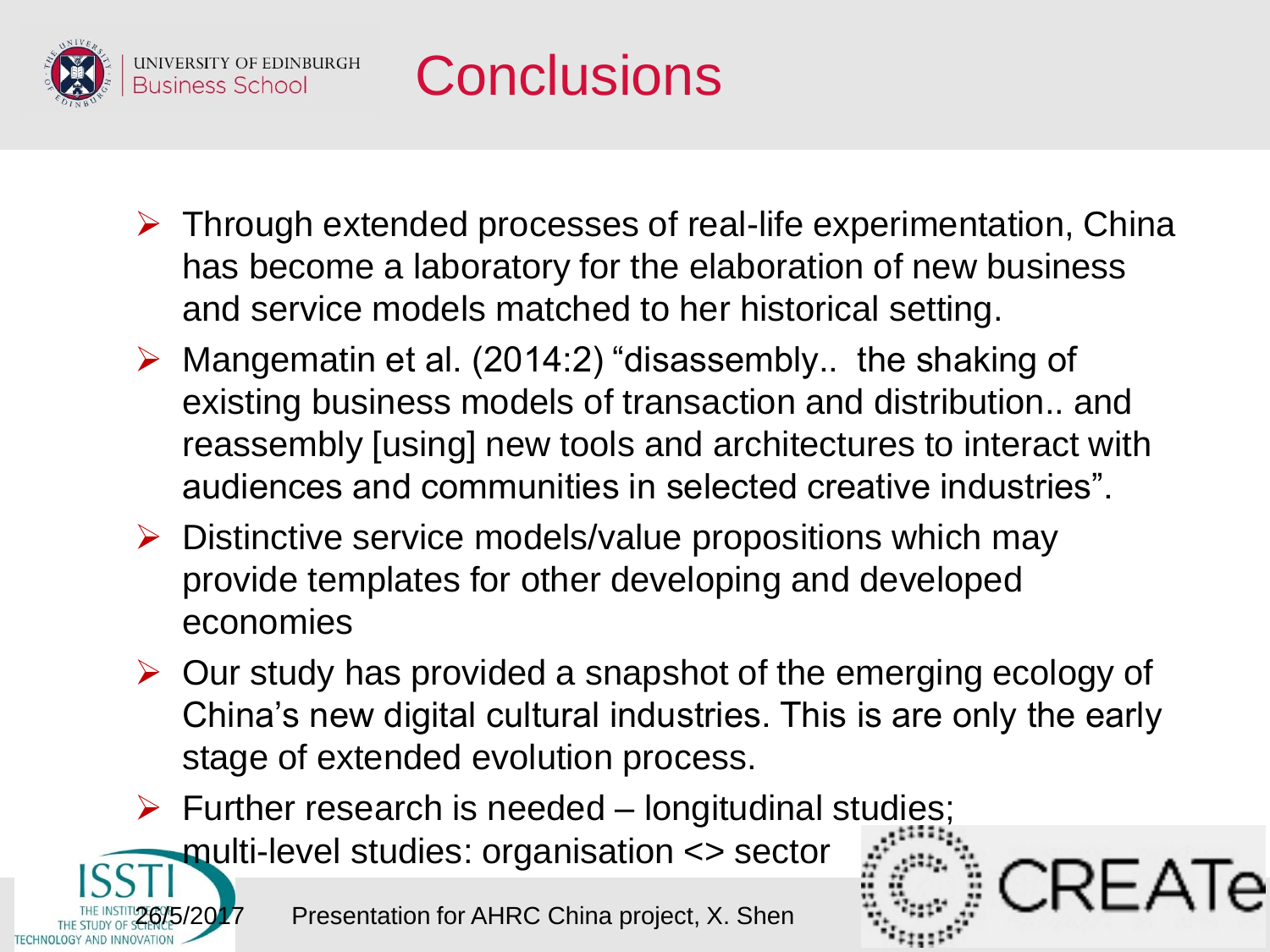

### Future trends

### **Services are not yet self-sustaining**

- Spotify isn't yet profitable: 2016 lost \$206M on \$2bn revenue (85% for licensing fees)
- (when?) will this become an issue for the firms involved?

#### **At some stage we may expect:**

- **shift from extensive growth**
- Shake-out of services as financial viability becomes more salient

#### **Question:** *Will more stringent copyright protection in China inhibit further innovation (start-ups; service models)?*



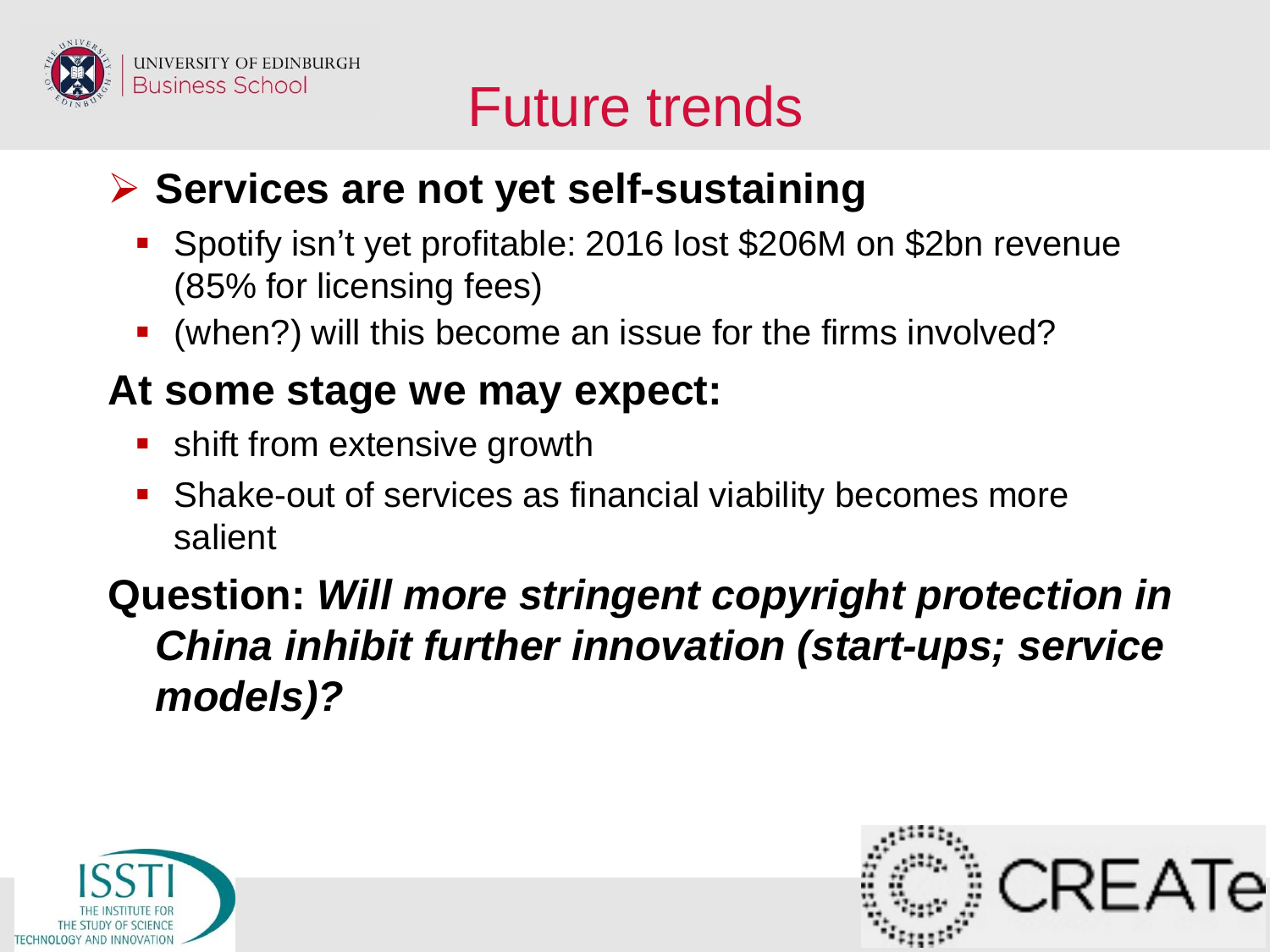

- Developments are patterned by historical context
- ▶ Sharp differences remain between China & West despite attempts to create convergence eg through WTO accession
- $\triangleright$  Strong parallels: protracted processes of collective experimentation & 'Learning by doing' – creating and attracting users to new services: digital economy firms intensely focused on user responses



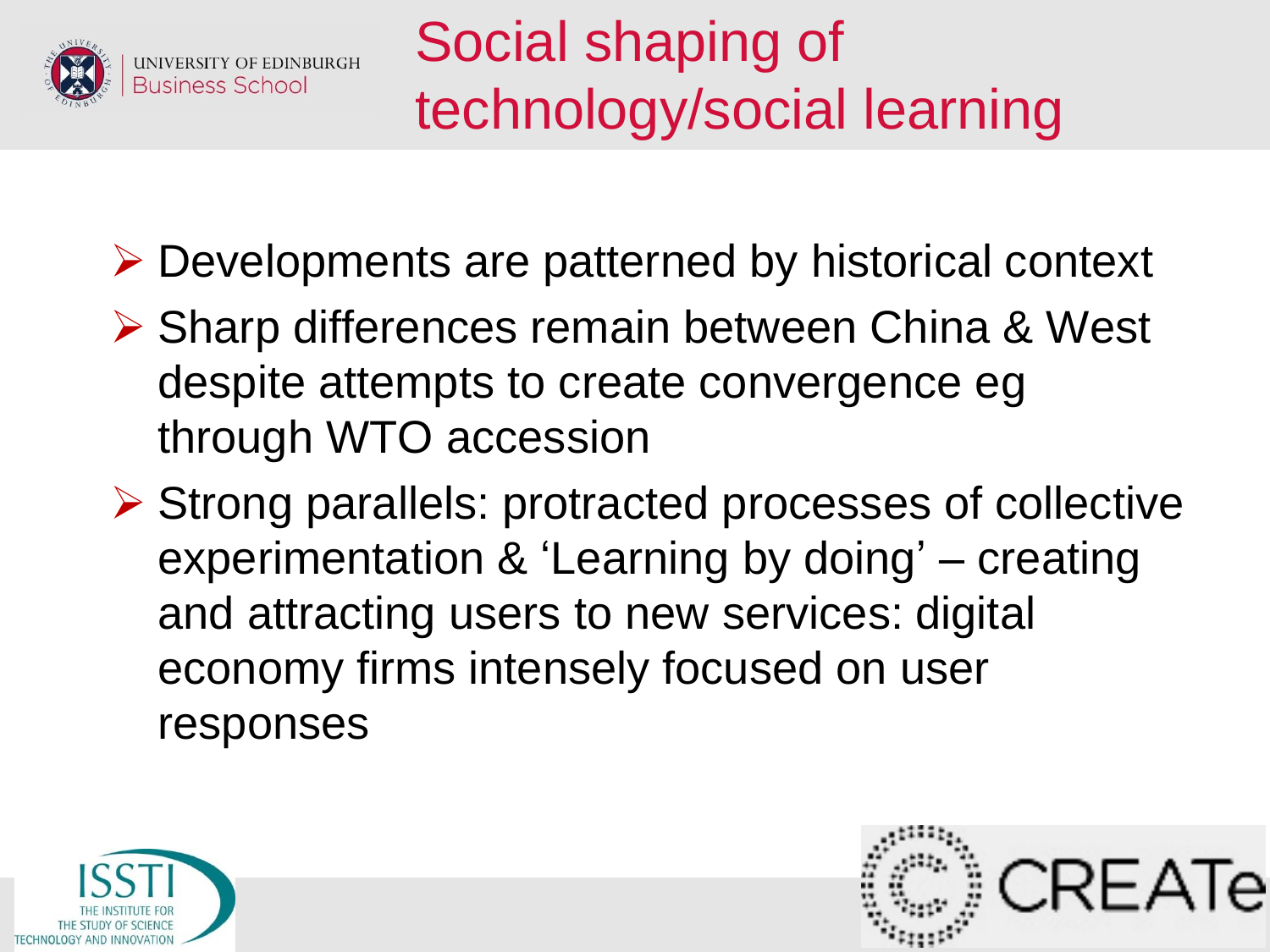

Understanding the social shaping of business

- $\triangleright$  Need to address these as dynamic processes
- $\triangleright$  c.f. limitations of snapshot studies;
- **Example 2 Presearchers and practitioners needing to draw** conclusions before 'facts of the case' become established
- Avoid premature judgements around particular cases/views